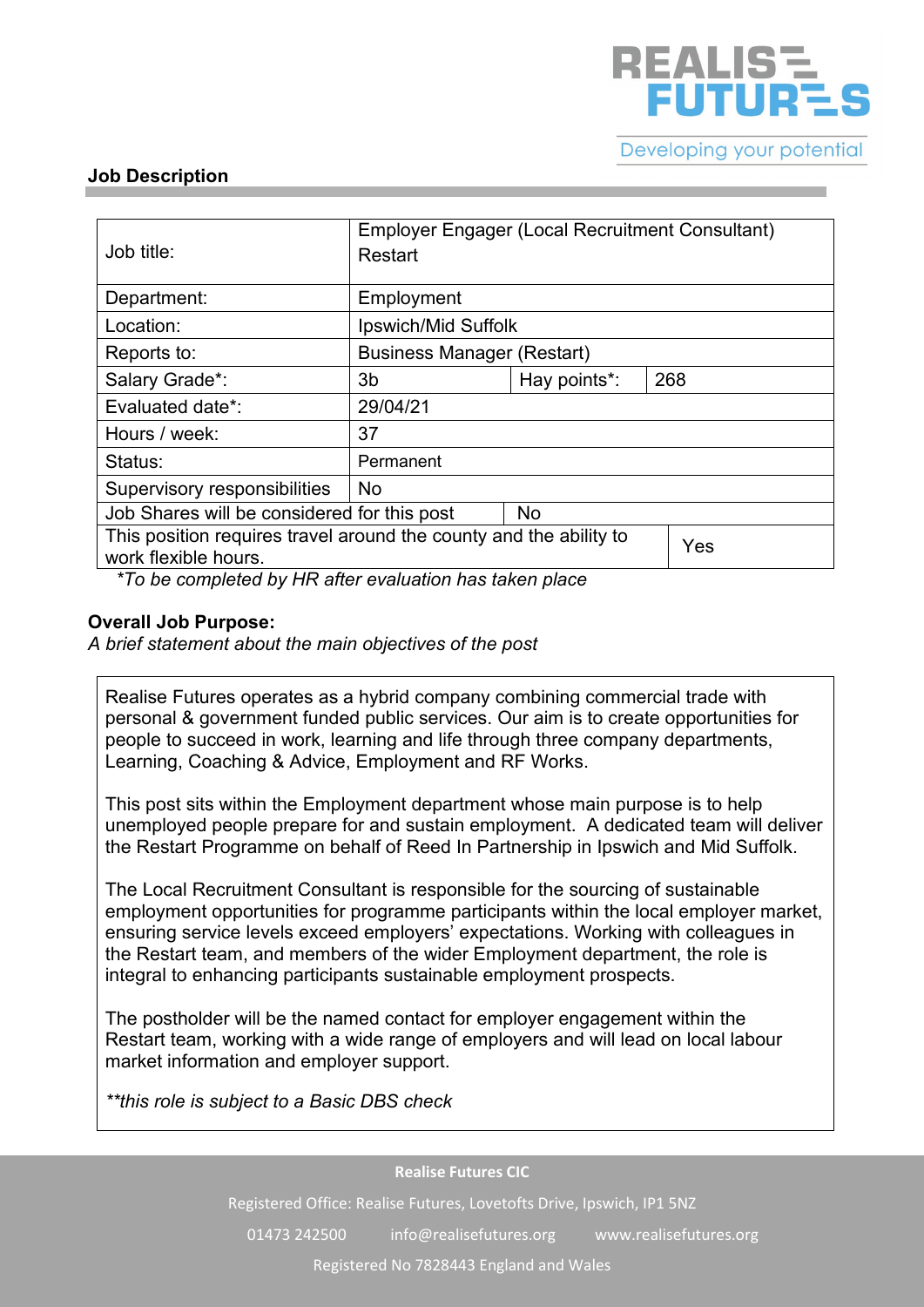## **Main Duties and Responsibilities:**

*A brief description of the most important tasks of the post*

Identify employers and opportunities so that Realise Futures can achieve job outcome targets for the Restart programme. Develop strategies and solutions to increase employer engagement and actively source vacancies from employers and promote them to suitable candidates engaged through the team.

Inform colleagues and programme participants about opportunities available in key industry sectors. Develop specialist knowledge of key sectors of opportunity or growth in the local and regional economy.

Working with the Employment Advisor and employment & Skills Trainer, provide briefing sessions to participants as and when required, e.g. providing taster sessions to showcase different vocational sectors.

Ensure information on vacancies is captured accurately on Realise Futures database system and that they are communicated promptly to the team and partners where appropriate. Ensure a warm handover to the appropriate Employment Adviser once an employer generated lead is sourced.

Provide the team with sufficient quality information to inform decision making on matching participants with employers. Work closely with colleagues to ensure candidates are effectively matched and forwarded to suitable vacancies.

Manage all vacancies from inception to appointment, including coordination with colleagues to organise and source relevant skills and employability training to support participants into work.

Promote Realise Futures employment services to all relevant stakeholders. Plan and help co-ordinate local employment & training events for customers to showcase help and support that is available.

Ensure employers' requirements and expectations are met and that the service is delivered in line with contractual and company KPIs. Provide feedback to advisers and management as appropriate to identify and rectify any areas of service improvement.

Provide information, advice and guidance to employers on how to attract, select, support and retain disabled talent, promoting where appropriate the Disability Confident scheme. Further provide advice and guidance to ensure Employers have sufficient understanding and access to support to manage any adjustments that need to be made.

Work with employers to identify ways in which they might structure roles to provide greater accessibility to participant groups, e.g. promoting job sharing/part time hours providing greater accessibility for carers, work trials to increase awareness of opportunities.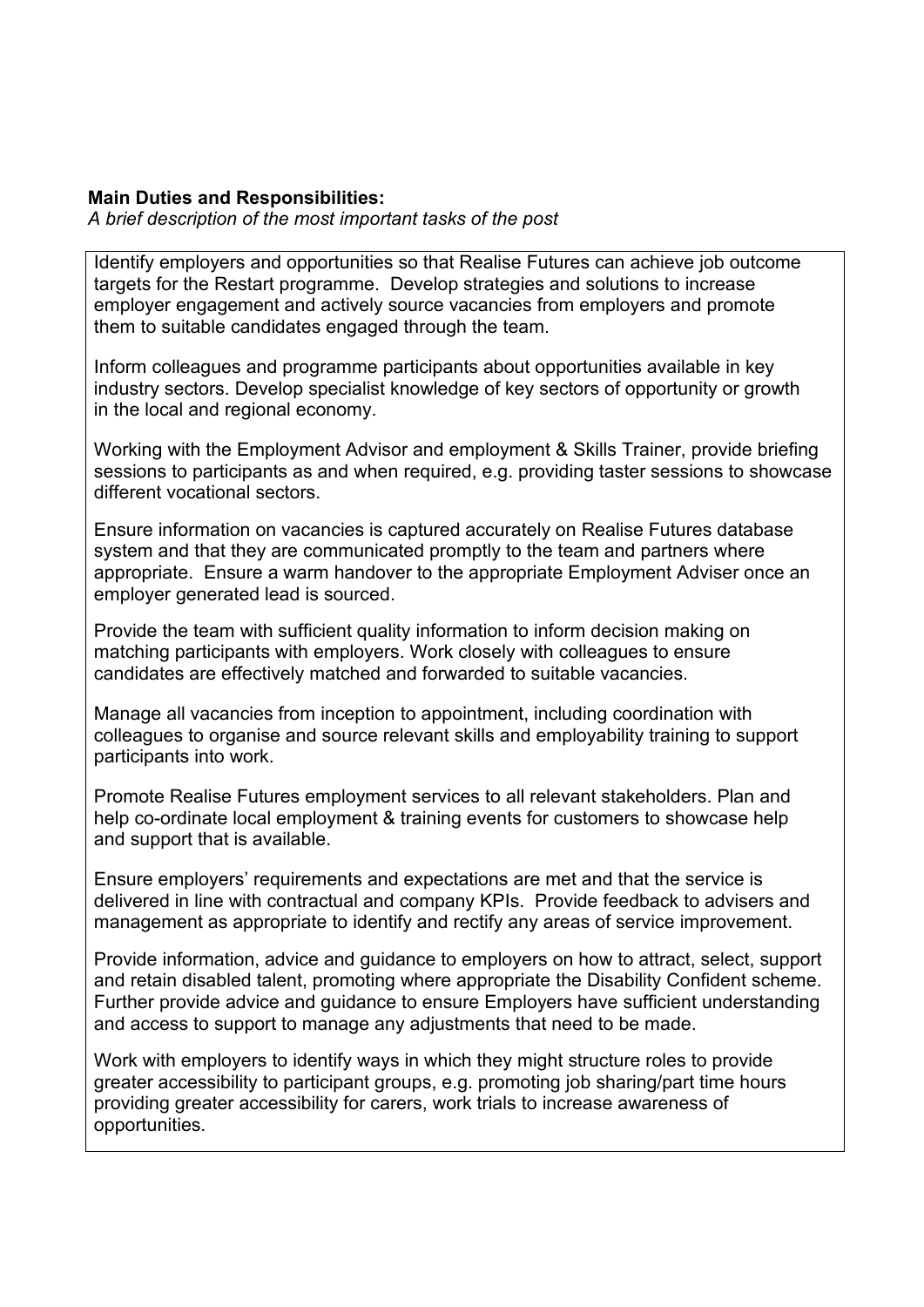Lead on the process for employer recruitment events to ensure quality of candidates meets employers' expectations.

Initiate, develop and maintain working relationships with partner organisations and training providers to ensure that knowledge of local provision is kept up to date to maximise employment and training opportunities.

Produce and share monthly and quarterly information on local labour market trends, e.g growth sectors, seasonal demand, hard to fill roles/ skills gaps. Ensure employer engagement activity is discussed and reviewed regularly at team meetings, identifying areas for improvement and opportunities to share best practice.

Support Employment Advisers with the collection of contractual, job start and progression information.

|  | See over/ |
|--|-----------|
|  |           |

| 1. Know-How:                                                                                                                                                                                                                                                                                                                                                                                                                                                                                                                                                                                                                                                                       | The skills, expertise, and training required for the job                                                                                                                                                                                                                                                                                                                                                                                                                                                                                                                                                                                                                                                                                                                                                                                                                                                                                                                             |  |  |
|------------------------------------------------------------------------------------------------------------------------------------------------------------------------------------------------------------------------------------------------------------------------------------------------------------------------------------------------------------------------------------------------------------------------------------------------------------------------------------------------------------------------------------------------------------------------------------------------------------------------------------------------------------------------------------|--------------------------------------------------------------------------------------------------------------------------------------------------------------------------------------------------------------------------------------------------------------------------------------------------------------------------------------------------------------------------------------------------------------------------------------------------------------------------------------------------------------------------------------------------------------------------------------------------------------------------------------------------------------------------------------------------------------------------------------------------------------------------------------------------------------------------------------------------------------------------------------------------------------------------------------------------------------------------------------|--|--|
| Know-how is defined as the<br>sum of every kind of<br>knowledge, skill, and<br>experience required for<br>standard acceptable<br>performance in a role.<br>Forward planning is<br>concerned with the<br>complexity of the planning<br>required in the role, the time<br>span that planning has to<br>take place over i.e. how far<br>does the job holder have to<br>plan ahead and the scope of<br>the planning, i.e. one<br>department, a division or<br>across the whole company.<br>Communication is concerned<br>with whether or not the job<br>holder has to merely<br>communicate with or<br>influence others and the<br>levels to which the role<br>requires them to do so. | are:-<br>Proven track record of achieving targets and KPI's in<br>$\bullet$<br>a performance target driven environment e.g. in a<br>business-to-business sales environment, account<br>management or business development role.<br>At least one years' experience of working as part of a<br>$\bullet$<br>service delivery team or customer facing environment<br>Working knowledge of local labour market information<br>$\bullet$<br>and employment legislation governing recruitment<br>practices.<br>Understanding of the current welfare benefits system,<br>$\bullet$<br>including welfare to work<br>Knowledge of complimentary provision in Suffolk, e.g.<br>$\bullet$<br>National Careers Service, Mental Health & Wellbeing<br><b>Services, Training Providers</b><br>Working knowledge and practical application of<br>appropriate legislation including Safeguarding, Health<br>&Safety and Data Protection.<br>Specific qualifications or training essential to the job |  |  |
|                                                                                                                                                                                                                                                                                                                                                                                                                                                                                                                                                                                                                                                                                    | are:-<br>Minimum of 2 A-levels or an equivalent Level 3<br>$\bullet$                                                                                                                                                                                                                                                                                                                                                                                                                                                                                                                                                                                                                                                                                                                                                                                                                                                                                                                 |  |  |
|                                                                                                                                                                                                                                                                                                                                                                                                                                                                                                                                                                                                                                                                                    | Diploma<br>Minimum of Level 3 subject specific qualitfication or<br>$\bullet$<br>established expertise                                                                                                                                                                                                                                                                                                                                                                                                                                                                                                                                                                                                                                                                                                                                                                                                                                                                               |  |  |
|                                                                                                                                                                                                                                                                                                                                                                                                                                                                                                                                                                                                                                                                                    | Level 3 or NVQ in Advice & Guidance or equivalent is<br>desirable                                                                                                                                                                                                                                                                                                                                                                                                                                                                                                                                                                                                                                                                                                                                                                                                                                                                                                                    |  |  |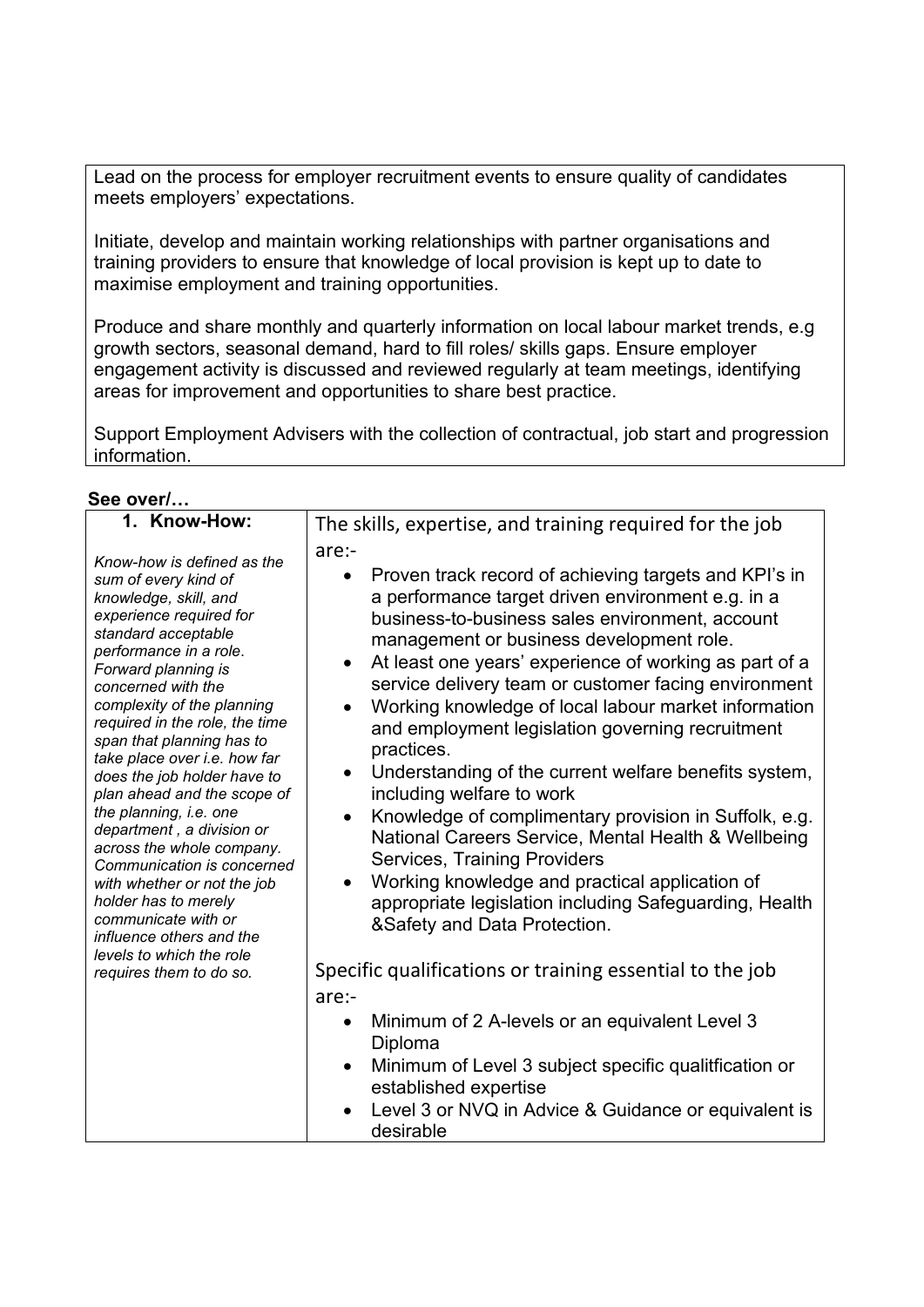| ICT proficient in Microsoft programmes and internet<br>$\bullet$<br>usage                                                                                                                                                                                                                                                                                                                                                                                         |
|-------------------------------------------------------------------------------------------------------------------------------------------------------------------------------------------------------------------------------------------------------------------------------------------------------------------------------------------------------------------------------------------------------------------------------------------------------------------|
| The amount of forward planning required in the job is:-<br><b>Medium to High:</b><br>High levels of forward planning required. On average,<br>a 6-month plan for forecasting will be utilised with<br>robust calendar management for appointments that<br>may be at short notice.<br>A flexible and resilient approach is essential as the<br>$\bullet$<br>role will entail working with a variety of stakeholders<br>all with varying timeframes and priorities. |
| The type of communication and interaction needed in<br>the job is<br>Excellent negotiation and influencing skills to manage<br>$\bullet$                                                                                                                                                                                                                                                                                                                          |
| stakeholder expectations                                                                                                                                                                                                                                                                                                                                                                                                                                          |
| Ability to work independently as well as constructively<br>$\bullet$<br>and collaboratively as a member of a team<br>Excellent personal, oral and written communications<br>$\bullet$<br>skills required for verbal & written communication and<br>reporting                                                                                                                                                                                                      |
| Networking skills with ability to build professional<br>$\bullet$<br>relationships swiftly and effectively                                                                                                                                                                                                                                                                                                                                                        |

| 2. Problem-                                                                                                                                                                                                                                                                                                                                                                                                                                                                                                                                                                                                                   | The level of analysis, evaluation and problem solving                                                                                                                                                                                                                                                                                                                                                                                                                                                                                                                                                                              |
|-------------------------------------------------------------------------------------------------------------------------------------------------------------------------------------------------------------------------------------------------------------------------------------------------------------------------------------------------------------------------------------------------------------------------------------------------------------------------------------------------------------------------------------------------------------------------------------------------------------------------------|------------------------------------------------------------------------------------------------------------------------------------------------------------------------------------------------------------------------------------------------------------------------------------------------------------------------------------------------------------------------------------------------------------------------------------------------------------------------------------------------------------------------------------------------------------------------------------------------------------------------------------|
| Solving:                                                                                                                                                                                                                                                                                                                                                                                                                                                                                                                                                                                                                      | required in the job are:-                                                                                                                                                                                                                                                                                                                                                                                                                                                                                                                                                                                                          |
| Problem solving is concerned<br>with the levels of autonomous<br>thinking required in the role<br>for analysing, creating,<br>reasoning and arriving at<br>conclusions. Consider the job<br>holder's freedom to think and<br>the amount of guidance<br>available and the level to<br>which constraints exist as to<br>how problems may be<br>resolved, i.e. levels of<br>supervision / direction and<br>processes or procedures that<br>dictate the way in which a<br>task is to be performed. Also<br>consider the scope of the<br>thinking required in the role,<br>i.e. is there a clear right or<br>wrong answer or is an | Ongoing operational analysis of labour market<br>information to inform targeting of employment<br>opportunities as well as continuous review of<br>progress against KPIs<br>Ability to address and support employer and/or<br>$\bullet$<br>participants concerns relating to accessibility issues<br>in the workplace<br>Reflection on practice and adaptation of delivery in<br>collaboration with others<br>The ability to think on your feet in sometimes<br>$\bullet$<br>stressful situations and deal with emergencies calmly<br>and effectively<br>The level of creativity and/or original thought to resolve<br>issues is:- |